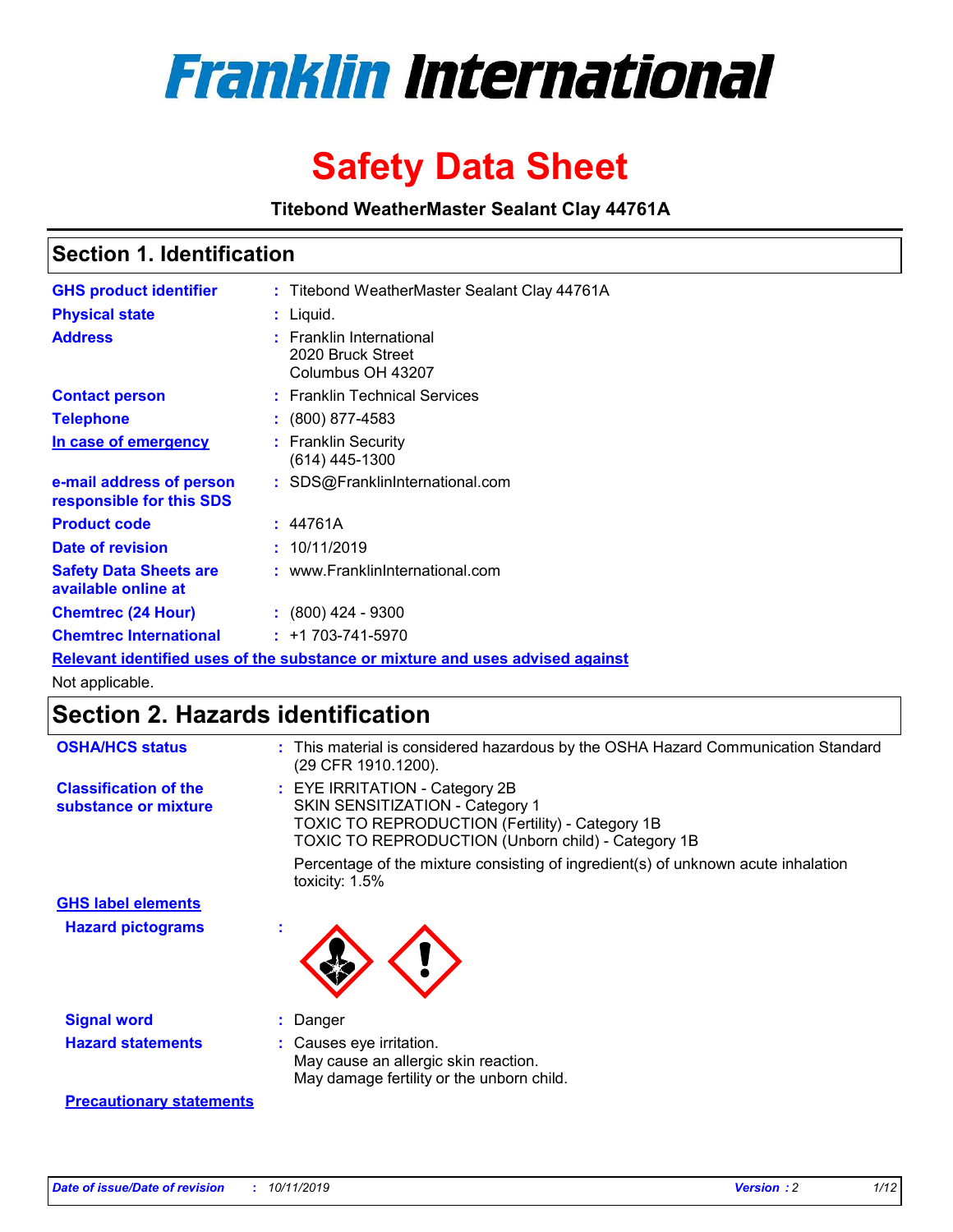### **Section 2. Hazards identification**

| <b>Prevention</b>                          | : Obtain special instructions before use. Do not handle until all safety precautions have<br>been read and understood. Wear protective gloves. Wear eye or face protection.<br>Wear protective clothing. Avoid breathing vapor. Wash hands thoroughly after handling.<br>Contaminated work clothing must not be allowed out of the workplace.                                                        |
|--------------------------------------------|------------------------------------------------------------------------------------------------------------------------------------------------------------------------------------------------------------------------------------------------------------------------------------------------------------------------------------------------------------------------------------------------------|
| <b>Response</b>                            | : IF exposed or concerned: Get medical attention. IF ON SKIN: Wash with plenty of<br>soap and water. Wash contaminated clothing before reuse. If skin irritation or rash<br>occurs: Get medical attention. IF IN EYES: Rinse cautiously with water for several<br>minutes. Remove contact lenses, if present and easy to do. Continue rinsing. If eye<br>irritation persists: Get medical attention. |
| <b>Storage</b>                             | : Store locked up.                                                                                                                                                                                                                                                                                                                                                                                   |
| <b>Disposal</b>                            | : Dispose of contents and container in accordance with all local, regional, national and<br>international regulations.                                                                                                                                                                                                                                                                               |
| <b>Hazards not otherwise</b><br>classified | : Product generates methanol during cure.                                                                                                                                                                                                                                                                                                                                                            |
|                                            |                                                                                                                                                                                                                                                                                                                                                                                                      |

### **Section 3. Composition/information on ingredients**

| <b>Substance/mixture</b><br>: Mixture                |               |                     |
|------------------------------------------------------|---------------|---------------------|
| Ingredient name                                      | $\frac{9}{6}$ | <b>CAS number</b>   |
| 3-aminopropyltriethoxysilane<br>Dibutyltin dilaurate | צ≥<br>≤0.3    | 919-30-2<br>77-58-7 |

Any concentration shown as a range is to protect confidentiality or is due to batch variation.

**There are no additional ingredients present which, within the current knowledge of the supplier and in the concentrations applicable, are classified as hazardous to health or the environment and hence require reporting in this section.**

**Occupational exposure limits, if available, are listed in Section 8.**

### **Section 4. First aid measures**

| <b>Description of necessary first aid measures</b> |                                                                                                                                                                                                                                                                                                                                                                                                                                                                                                                                                                                                                                                                                                                                                                           |  |  |  |
|----------------------------------------------------|---------------------------------------------------------------------------------------------------------------------------------------------------------------------------------------------------------------------------------------------------------------------------------------------------------------------------------------------------------------------------------------------------------------------------------------------------------------------------------------------------------------------------------------------------------------------------------------------------------------------------------------------------------------------------------------------------------------------------------------------------------------------------|--|--|--|
| <b>Eye contact</b>                                 | : Immediately flush eyes with plenty of water, occasionally lifting the upper and lower<br>eyelids. Check for and remove any contact lenses. Continue to rinse for at least 10<br>minutes. If irritation persists, get medical attention.                                                                                                                                                                                                                                                                                                                                                                                                                                                                                                                                 |  |  |  |
| <b>Inhalation</b>                                  | : Remove victim to fresh air and keep at rest in a position comfortable for breathing. If<br>not breathing, if breathing is irregular or if respiratory arrest occurs, provide artificial<br>respiration or oxygen by trained personnel. It may be dangerous to the person providing<br>aid to give mouth-to-mouth resuscitation. Get medical attention. If unconscious, place<br>in recovery position and get medical attention immediately. Maintain an open airway.<br>Loosen tight clothing such as a collar, tie, belt or waistband. In case of inhalation of<br>decomposition products in a fire, symptoms may be delayed. The exposed person may<br>need to be kept under medical surveillance for 48 hours.                                                       |  |  |  |
| <b>Skin contact</b>                                | : Wash with plenty of soap and water. Remove contaminated clothing and shoes. Wash<br>contaminated clothing thoroughly with water before removing it, or wear gloves.<br>Continue to rinse for at least 10 minutes. Get medical attention. In the event of any<br>complaints or symptoms, avoid further exposure. Wash clothing before reuse. Clean<br>shoes thoroughly before reuse.                                                                                                                                                                                                                                                                                                                                                                                     |  |  |  |
| <b>Ingestion</b>                                   | : Wash out mouth with water. Remove dentures if any. Remove victim to fresh air and<br>keep at rest in a position comfortable for breathing. If material has been swallowed and<br>the exposed person is conscious, give small quantities of water to drink. Stop if the<br>exposed person feels sick as vomiting may be dangerous. Do not induce vomiting<br>unless directed to do so by medical personnel. If vomiting occurs, the head should be<br>kept low so that vomit does not enter the lungs. Get medical attention. Never give<br>anything by mouth to an unconscious person. If unconscious, place in recovery position<br>and get medical attention immediately. Maintain an open airway. Loosen tight clothing<br>such as a collar, tie, belt or waistband. |  |  |  |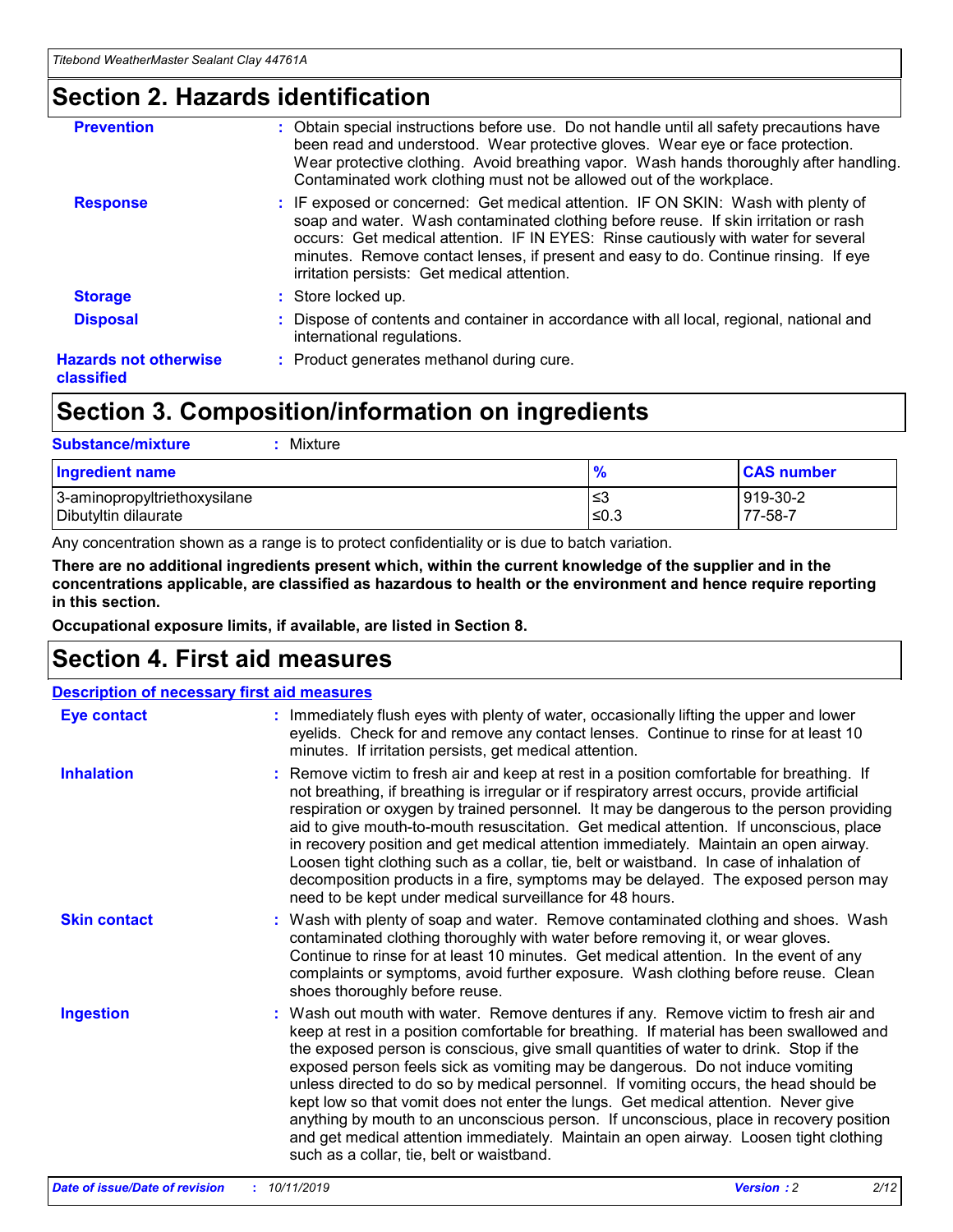## **Section 4. First aid measures**

| Most important symptoms/effects, acute and delayed |  |                                                                                                                                                                                                                                                                                                                                                                                                                 |  |  |
|----------------------------------------------------|--|-----------------------------------------------------------------------------------------------------------------------------------------------------------------------------------------------------------------------------------------------------------------------------------------------------------------------------------------------------------------------------------------------------------------|--|--|
| <b>Potential acute health effects</b>              |  |                                                                                                                                                                                                                                                                                                                                                                                                                 |  |  |
| <b>Eye contact</b>                                 |  | : May cause eye irritation.                                                                                                                                                                                                                                                                                                                                                                                     |  |  |
| <b>Inhalation</b>                                  |  | : No known significant effects or critical hazards.                                                                                                                                                                                                                                                                                                                                                             |  |  |
| <b>Skin contact</b>                                |  | : May cause skin irritation.                                                                                                                                                                                                                                                                                                                                                                                    |  |  |
| <b>Ingestion</b>                                   |  | : No known significant effects or critical hazards.                                                                                                                                                                                                                                                                                                                                                             |  |  |
| Over-exposure signs/symptoms                       |  |                                                                                                                                                                                                                                                                                                                                                                                                                 |  |  |
| <b>Eye contact</b>                                 |  | : Adverse symptoms may include the following:<br>irritation<br>watering<br>redness                                                                                                                                                                                                                                                                                                                              |  |  |
| <b>Inhalation</b>                                  |  | : Adverse symptoms may include the following:<br>reduced fetal weight<br>increase in fetal deaths<br>skeletal malformations                                                                                                                                                                                                                                                                                     |  |  |
| <b>Skin contact</b>                                |  | : Adverse symptoms may include the following:<br>irritation<br>redness<br>reduced fetal weight<br>increase in fetal deaths<br>skeletal malformations                                                                                                                                                                                                                                                            |  |  |
| <b>Ingestion</b>                                   |  | : Adverse symptoms may include the following:<br>reduced fetal weight<br>increase in fetal deaths<br>skeletal malformations                                                                                                                                                                                                                                                                                     |  |  |
|                                                    |  | <b>Indication of immediate medical attention and special treatment needed, if necessary</b>                                                                                                                                                                                                                                                                                                                     |  |  |
| <b>Notes to physician</b>                          |  | : In case of inhalation of decomposition products in a fire, symptoms may be delayed.<br>The exposed person may need to be kept under medical surveillance for 48 hours.                                                                                                                                                                                                                                        |  |  |
| <b>Specific treatments</b>                         |  | : No specific treatment.                                                                                                                                                                                                                                                                                                                                                                                        |  |  |
| <b>Protection of first-aiders</b>                  |  | : No action shall be taken involving any personal risk or without suitable training. If it is<br>suspected that fumes are still present, the rescuer should wear an appropriate mask or<br>self-contained breathing apparatus. It may be dangerous to the person providing aid to<br>give mouth-to-mouth resuscitation. Wash contaminated clothing thoroughly with water<br>before removing it, or wear gloves. |  |  |

**See toxicological information (Section 11)**

### **Section 5. Fire-fighting measures**

| <b>Extinguishing media</b>                             |                                                                                                                                                                                                     |
|--------------------------------------------------------|-----------------------------------------------------------------------------------------------------------------------------------------------------------------------------------------------------|
| <b>Suitable extinguishing</b><br>media                 | : Use an extinguishing agent suitable for the surrounding fire.                                                                                                                                     |
| <b>Unsuitable extinguishing</b><br>media               | $:$ None known.                                                                                                                                                                                     |
| <b>Specific hazards arising</b><br>from the chemical   | : In a fire or if heated, a pressure increase will occur and the container may burst.                                                                                                               |
| <b>Hazardous thermal</b><br>decomposition products     | : Decomposition products may include the following materials:<br>carbon dioxide<br>carbon monoxide<br>nitrogen oxides<br>metal oxide/oxides                                                         |
| <b>Special protective actions</b><br>for fire-fighters | : Promptly isolate the scene by removing all persons from the vicinity of the incident if<br>there is a fire. No action shall be taken involving any personal risk or without suitable<br>training. |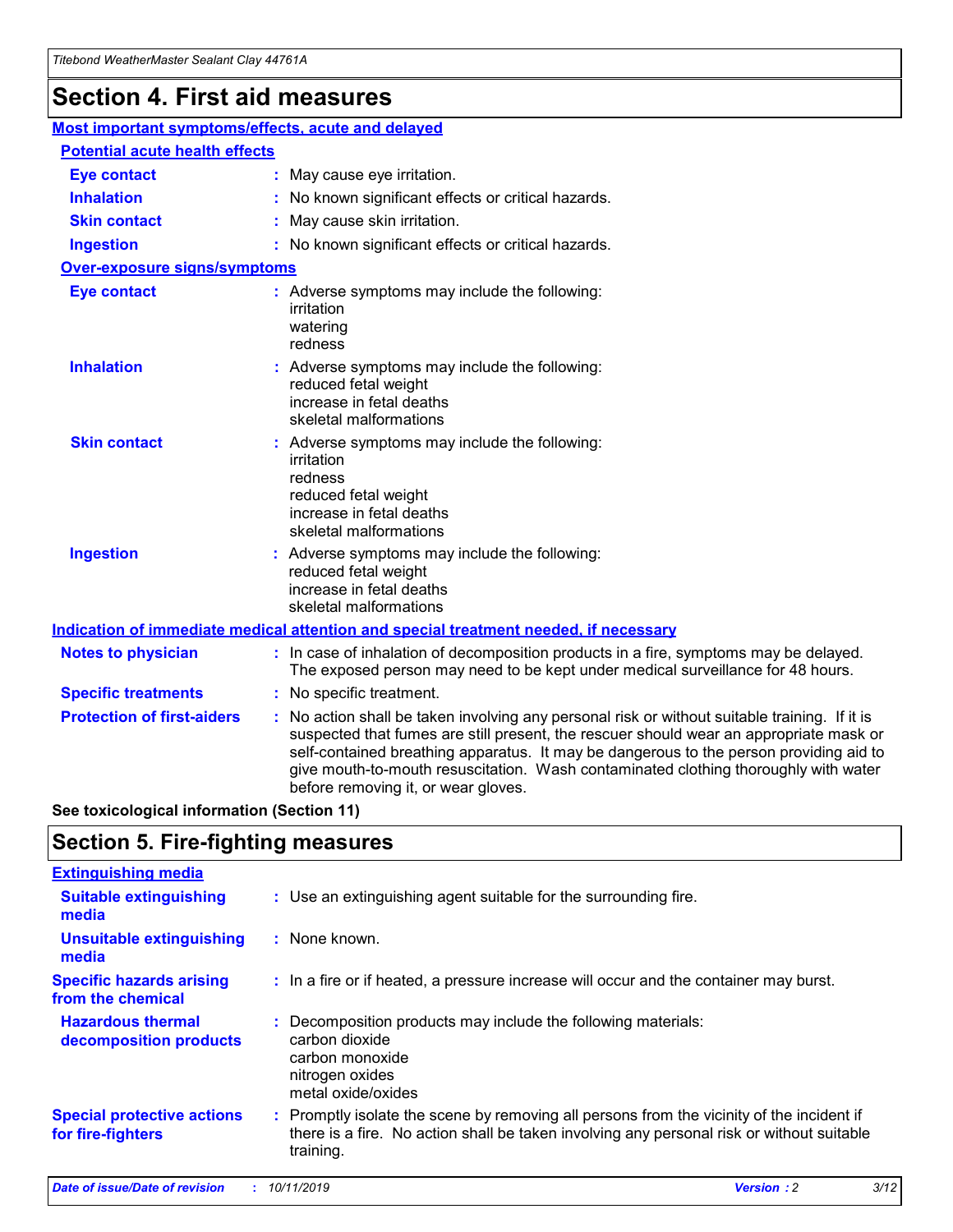### **Section 5. Fire-fighting measures**

**Special protective equipment for fire-fighters** Fire-fighters should wear appropriate protective equipment and self-contained breathing **:** apparatus (SCBA) with a full face-piece operated in positive pressure mode.

### **Section 6. Accidental release measures**

#### **Personal precautions, protective equipment and emergency procedures**

| For non-emergency<br>personnel                               | : No action shall be taken involving any personal risk or without suitable training.<br>Evacuate surrounding areas. Keep unnecessary and unprotected personnel from<br>entering. Do not touch or walk through spilled material. Avoid breathing vapor or mist.<br>Provide adequate ventilation. Wear appropriate respirator when ventilation is<br>inadequate. Put on appropriate personal protective equipment.                                                                                                                                                                                                                                                                                             |
|--------------------------------------------------------------|--------------------------------------------------------------------------------------------------------------------------------------------------------------------------------------------------------------------------------------------------------------------------------------------------------------------------------------------------------------------------------------------------------------------------------------------------------------------------------------------------------------------------------------------------------------------------------------------------------------------------------------------------------------------------------------------------------------|
| For emergency responders                                     | : If specialized clothing is required to deal with the spillage, take note of any information in<br>Section 8 on suitable and unsuitable materials. See also the information in "For non-<br>emergency personnel".                                                                                                                                                                                                                                                                                                                                                                                                                                                                                           |
| <b>Environmental precautions</b>                             | : Avoid dispersal of spilled material and runoff and contact with soil, waterways, drains<br>and sewers. Inform the relevant authorities if the product has caused environmental<br>pollution (sewers, waterways, soil or air).                                                                                                                                                                                                                                                                                                                                                                                                                                                                              |
| <b>Methods and materials for containment and cleaning up</b> |                                                                                                                                                                                                                                                                                                                                                                                                                                                                                                                                                                                                                                                                                                              |
| <b>Small spill</b>                                           | : Stop leak if without risk. Move containers from spill area. Dilute with water and mop up<br>if water-soluble. Alternatively, or if water-insoluble, absorb with an inert dry material and<br>place in an appropriate waste disposal container. Dispose of via a licensed waste<br>disposal contractor.                                                                                                                                                                                                                                                                                                                                                                                                     |
| <b>Large spill</b>                                           | : Stop leak if without risk. Move containers from spill area. Approach release from<br>upwind. Prevent entry into sewers, water courses, basements or confined areas. Wash<br>spillages into an effluent treatment plant or proceed as follows. Contain and collect<br>spillage with non-combustible, absorbent material e.g. sand, earth, vermiculite or<br>diatomaceous earth and place in container for disposal according to local regulations<br>(see Section 13). Dispose of via a licensed waste disposal contractor. Contaminated<br>absorbent material may pose the same hazard as the spilled product. Note: see<br>Section 1 for emergency contact information and Section 13 for waste disposal. |

### **Section 7. Handling and storage**

| <b>Precautions for safe handling</b>                                             |                                                                                                                                                                                                                                                                                                                                                                                                                                                                                                                                                                                                                                                                                                                                                                                                                                                  |
|----------------------------------------------------------------------------------|--------------------------------------------------------------------------------------------------------------------------------------------------------------------------------------------------------------------------------------------------------------------------------------------------------------------------------------------------------------------------------------------------------------------------------------------------------------------------------------------------------------------------------------------------------------------------------------------------------------------------------------------------------------------------------------------------------------------------------------------------------------------------------------------------------------------------------------------------|
| <b>Protective measures</b>                                                       | : Put on appropriate personal protective equipment (see Section 8). Persons with a<br>history of skin sensitization problems should not be employed in any process in which<br>this product is used. Avoid exposure - obtain special instructions before use. Avoid<br>exposure during pregnancy. Do not handle until all safety precautions have been read<br>and understood. Do not get in eyes or on skin or clothing. Do not ingest. Avoid<br>breathing vapor or mist. If during normal use the material presents a respiratory hazard,<br>use only with adequate ventilation or wear appropriate respirator. Keep in the original<br>container or an approved alternative made from a compatible material, kept tightly<br>closed when not in use. Empty containers retain product residue and can be hazardous.<br>Do not reuse container. |
| <b>Advice on general</b><br>occupational hygiene                                 | : Eating, drinking and smoking should be prohibited in areas where this material is<br>handled, stored and processed. Workers should wash hands and face before eating,<br>drinking and smoking. Remove contaminated clothing and protective equipment before<br>entering eating areas. See also Section 8 for additional information on hygiene<br>measures.                                                                                                                                                                                                                                                                                                                                                                                                                                                                                    |
| <b>Conditions for safe storage,</b><br>including any<br><b>incompatibilities</b> | Store between the following temperatures: 0 to $120^{\circ}$ C (32 to $248^{\circ}$ F). Store in<br>accordance with local regulations. Store in original container protected from direct<br>sunlight in a dry, cool and well-ventilated area, away from incompatible materials (see<br>Section 10) and food and drink. Store locked up. Keep container tightly closed and<br>sealed until ready for use. Containers that have been opened must be carefully<br>resealed and kept upright to prevent leakage. Do not store in unlabeled containers.<br>Use appropriate containment to avoid environmental contamination. See Section 10 for<br>incompatible materials before handling or use.                                                                                                                                                     |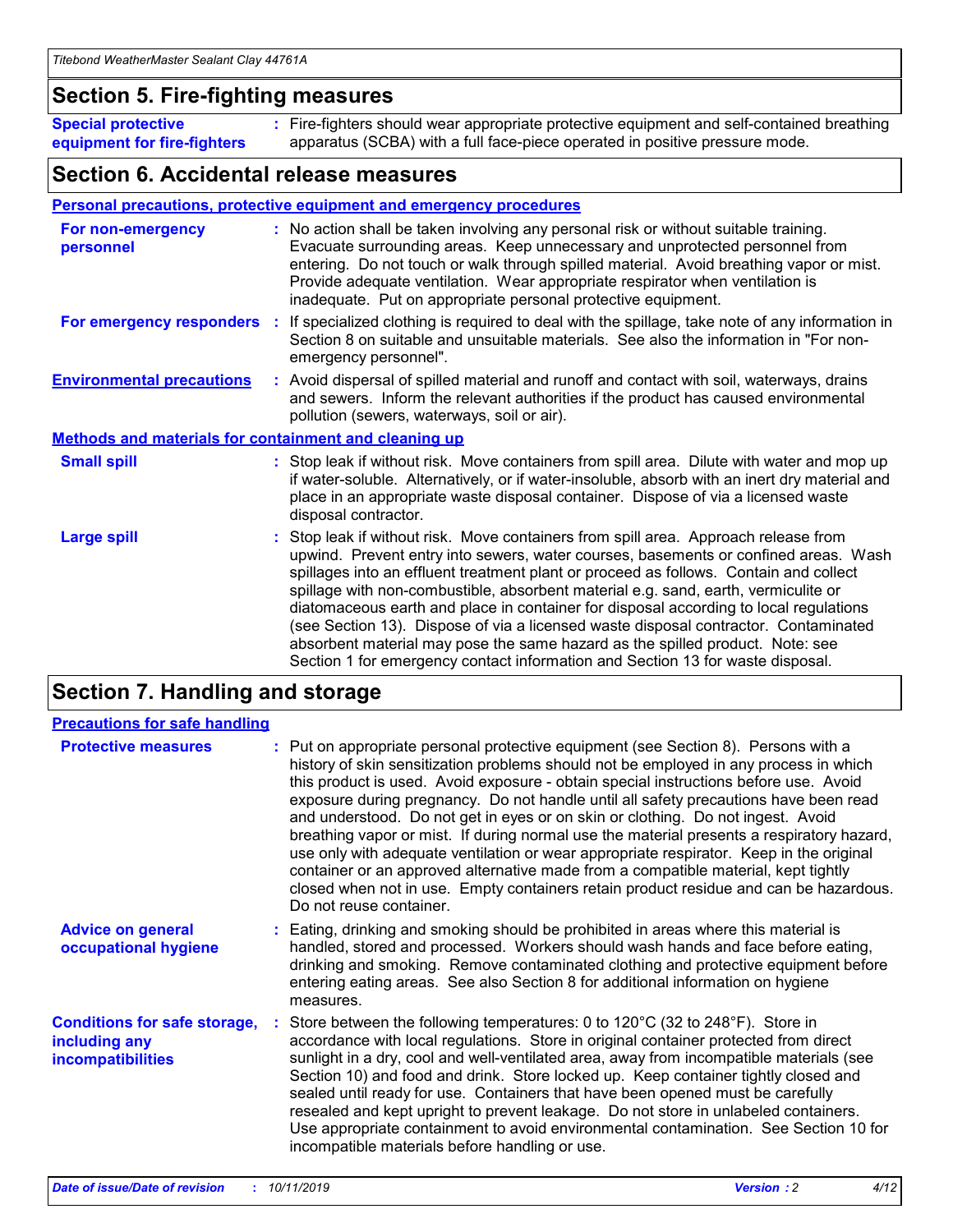## **Section 8. Exposure controls/personal protection**

#### **Control parameters**

#### **Occupational exposure limits**

| <b>Ingredient name</b>                               |    |                                          | <b>Exposure limits</b>                                                                                                                                                                                                                                                                                                                                                                                                                                                                                                                                                                                                 |
|------------------------------------------------------|----|------------------------------------------|------------------------------------------------------------------------------------------------------------------------------------------------------------------------------------------------------------------------------------------------------------------------------------------------------------------------------------------------------------------------------------------------------------------------------------------------------------------------------------------------------------------------------------------------------------------------------------------------------------------------|
| 3-aminopropyltriethoxysilane<br>Dibutyltin dilaurate |    |                                          | None.<br>ACGIH TLV (United States, 3/2019). Absorbed through skin.<br>Notes: as Sn<br>TWA: 0.1 mg/m <sup>3</sup> , (as Sn) 8 hours.<br>STEL: 0.2 mg/m <sup>3</sup> , (as Sn) 15 minutes.<br>NIOSH REL (United States, 10/2016). Absorbed through skin.<br>Notes: as Sn<br>TWA: 0.1 mg/m <sup>3</sup> , (as Sn) 10 hours.<br>OSHA PEL (United States, 5/2018). Notes: as Sn<br>TWA: $0.1 \text{ mg/m}^3$ , (as Sn) 8 hours.<br>OSHA PEL 1989 (United States, 3/1989). Absorbed through skin.<br>Notes: measured as Sn<br>TWA: 0.1 mg/m <sup>3</sup> , (measured as Sn) 8 hours. Form: Organic                           |
| <b>Appropriate engineering</b><br>controls           |    |                                          | : If user operations generate dust, fumes, gas, vapor or mist, use process enclosures,<br>local exhaust ventilation or other engineering controls to keep worker exposure to<br>airborne contaminants below any recommended or statutory limits.                                                                                                                                                                                                                                                                                                                                                                       |
| <b>Environmental exposure</b><br><b>controls</b>     |    |                                          | Emissions from ventilation or work process equipment should be checked to ensure<br>they comply with the requirements of environmental protection legislation. In some<br>cases, fume scrubbers, filters or engineering modifications to the process equipment<br>will be necessary to reduce emissions to acceptable levels.                                                                                                                                                                                                                                                                                          |
| <b>Individual protection measures</b>                |    |                                          |                                                                                                                                                                                                                                                                                                                                                                                                                                                                                                                                                                                                                        |
| <b>Hygiene measures</b>                              |    |                                          | : Wash hands, forearms and face thoroughly after handling chemical products, before<br>eating, smoking and using the lavatory and at the end of the working period.<br>Appropriate techniques should be used to remove potentially contaminated clothing.<br>Contaminated work clothing should not be allowed out of the workplace. Wash<br>contaminated clothing before reusing. Ensure that eyewash stations and safety<br>showers are close to the workstation location.                                                                                                                                            |
| <b>Eye/face protection</b>                           |    |                                          | : Safety eyewear complying with an approved standard should be used when a risk<br>assessment indicates this is necessary to avoid exposure to liquid splashes, mists,<br>gases or dusts. If contact is possible, the following protection should be worn, unless<br>the assessment indicates a higher degree of protection: chemical splash goggles.                                                                                                                                                                                                                                                                  |
| <b>Skin protection</b>                               |    |                                          |                                                                                                                                                                                                                                                                                                                                                                                                                                                                                                                                                                                                                        |
| <b>Hand protection</b>                               |    |                                          | : Chemical-resistant, impervious gloves complying with an approved standard should be<br>worn at all times when handling chemical products if a risk assessment indicates this is<br>necessary. Considering the parameters specified by the glove manufacturer, check<br>during use that the gloves are still retaining their protective properties. It should be<br>noted that the time to breakthrough for any glove material may be different for different<br>glove manufacturers. In the case of mixtures, consisting of several substances, the<br>protection time of the gloves cannot be accurately estimated. |
| <b>Body protection</b>                               |    | handling this product.                   | Personal protective equipment for the body should be selected based on the task being<br>performed and the risks involved and should be approved by a specialist before                                                                                                                                                                                                                                                                                                                                                                                                                                                |
| <b>Other skin protection</b>                         |    | specialist before handling this product. | : Appropriate footwear and any additional skin protection measures should be selected<br>based on the task being performed and the risks involved and should be approved by a                                                                                                                                                                                                                                                                                                                                                                                                                                          |
| <b>Respiratory protection</b>                        | ÷. | aspects of use.                          | Based on the hazard and potential for exposure, select a respirator that meets the<br>appropriate standard or certification. Respirators must be used according to a<br>respiratory protection program to ensure proper fitting, training, and other important                                                                                                                                                                                                                                                                                                                                                         |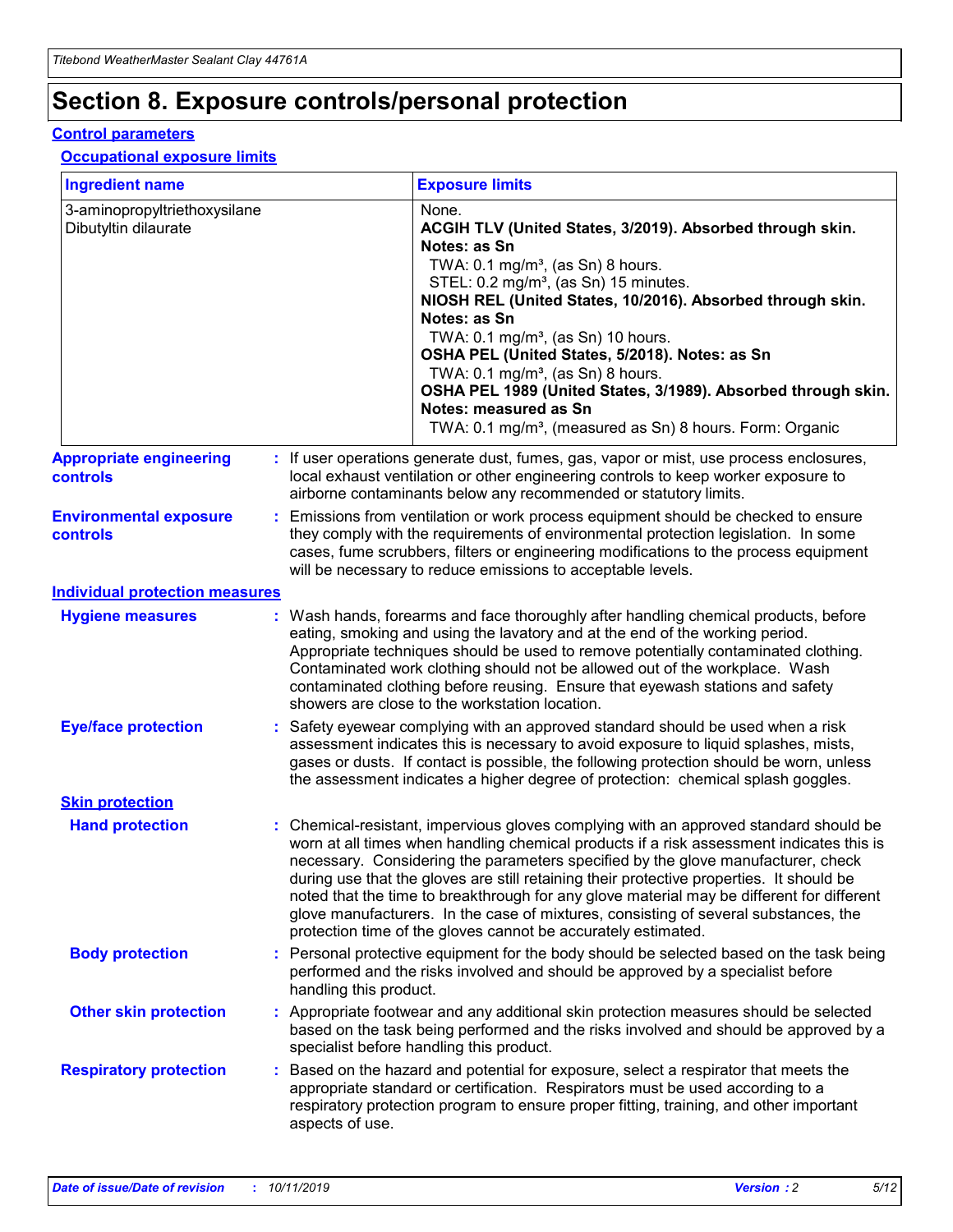### **Section 9. Physical and chemical properties**

#### **Appearance**

| <b>Physical state</b>                             | : Liquid. [Paste.]                                              |
|---------------------------------------------------|-----------------------------------------------------------------|
| Color                                             | Clay.                                                           |
| Odor                                              | : None [Slight]                                                 |
| <b>Odor threshold</b>                             | : Not available.                                                |
| рH                                                | : Not applicable.                                               |
| <b>Melting point</b>                              | : Not available.                                                |
| <b>Boiling point</b>                              | : >100°C (>212°F)                                               |
| <b>Flash point</b>                                | : Closed cup: >200°C (>392°F) [Setaflash.]                      |
| <b>Evaporation rate</b>                           | $:$ <1 (butyl acetate = 1)                                      |
| <b>Flammability (solid, gas)</b>                  | : Not available.                                                |
| Lower and upper explosive<br>(flammable) limits   | : Not available.                                                |
| <b>VOC (less water, less</b><br>exempt solvents)  | : 0 g/l                                                         |
| <b>Volatility</b>                                 | $: 0\%$ (w/w)                                                   |
| <b>Vapor density</b>                              | : Not available.                                                |
| <b>Relative density</b>                           | : 1.4329                                                        |
| <b>Solubility</b>                                 | Insoluble in the following materials: cold water and hot water. |
| <b>Solubility in water</b>                        | : Not available.                                                |
| <b>Partition coefficient: n-</b><br>octanol/water | $:$ Not available.                                              |
| <b>Auto-ignition temperature</b>                  | : Not available.                                                |
| <b>Decomposition temperature</b>                  | : Not available.                                                |
| <b>Viscosity</b>                                  |                                                                 |

### **Section 10. Stability and reactivity**

| <b>Reactivity</b>                            |    | : No specific test data related to reactivity available for this product or its ingredients.            |
|----------------------------------------------|----|---------------------------------------------------------------------------------------------------------|
| <b>Chemical stability</b>                    |    | : The product is stable.                                                                                |
| <b>Possibility of hazardous</b><br>reactions |    | : Under normal conditions of storage and use, hazardous reactions will not occur.                       |
| <b>Conditions to avoid</b>                   |    | : No specific data.                                                                                     |
| <b>Incompatible materials</b>                | ٠. | No specific data.                                                                                       |
| <b>Hazardous decomposition</b><br>products   | ÷. | Under normal conditions of storage and use, hazardous decomposition products should<br>not be produced. |

### **Section 11. Toxicological information**

### **Information on toxicological effects**

#### **Acute toxicity**

| <b>Product/ingredient name</b> | <b>Result</b>           | <b>Species</b> | <b>Dose</b>                | <b>Exposure</b> |
|--------------------------------|-------------------------|----------------|----------------------------|-----------------|
| 3-aminopropyltriethoxysilane   | <b>ILD50 Dermal</b>     | Rabbit         | 4.29 g/kg                  |                 |
| Dibutyltin dilaurate           | ILD50 Oral<br>LD50 Oral | Rat<br>Rat     | $1.57$ g/kg<br>175 $mg/kg$ |                 |
|                                |                         |                |                            |                 |

**Irritation/Corrosion**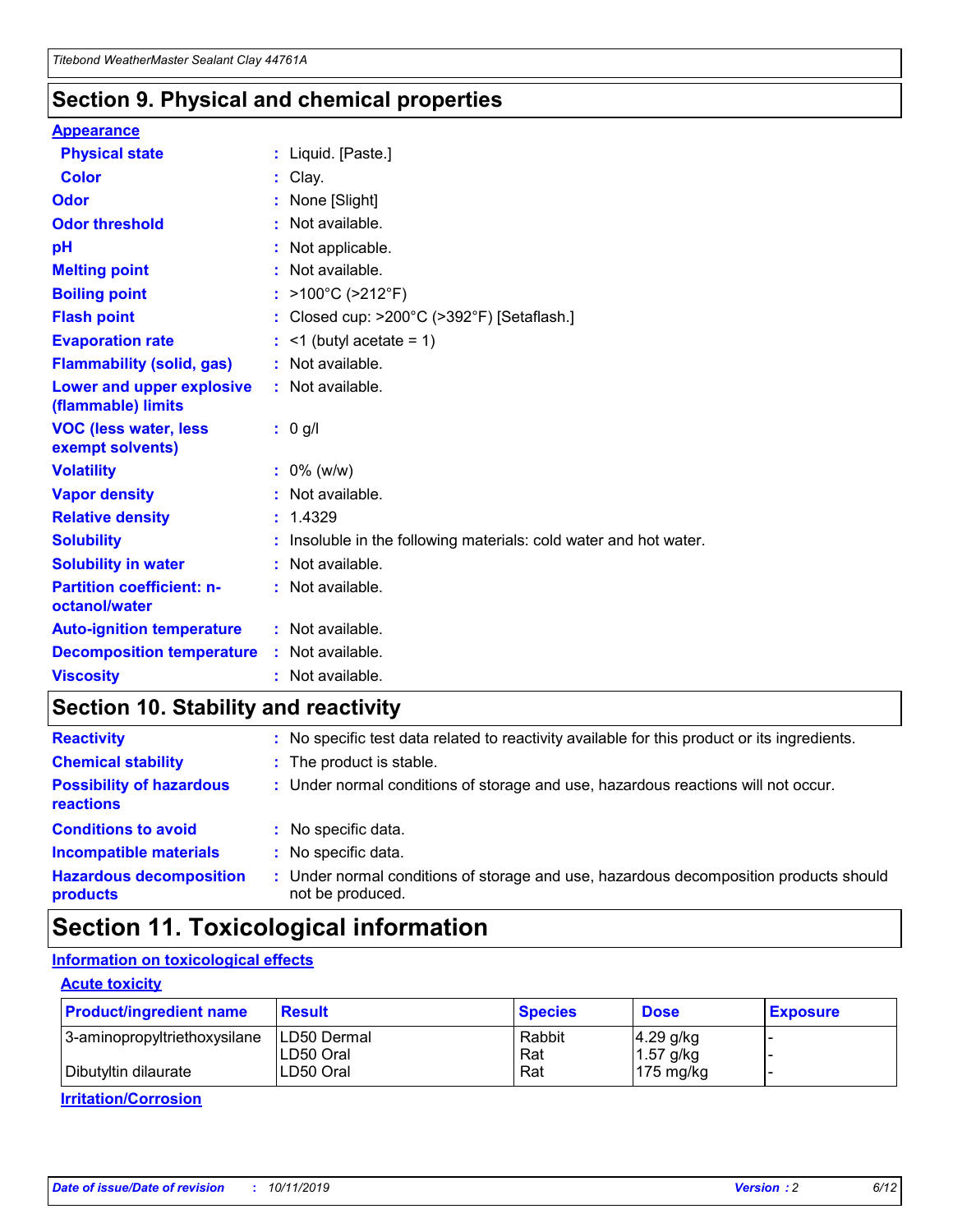## **Section 11. Toxicological information**

| <b>Product/ingredient name</b> | <b>Result</b>            | <b>Species</b> | <b>Score</b> | <b>Exposure</b>           | <b>Observation</b> |
|--------------------------------|--------------------------|----------------|--------------|---------------------------|--------------------|
| 3-aminopropyltriethoxysilane   | Eyes - Mild irritant     | Rabbit         |              | $100$ mg                  |                    |
|                                | Eyes - Severe irritant   | Rabbit         |              | 24 hours 750              |                    |
|                                |                          |                |              | ug                        |                    |
|                                | Skin - Severe irritant   | Rabbit         |              | 24 hours 5                | -                  |
| Dibutyltin dilaurate           | Eyes - Moderate irritant | Rabbit         |              | mq<br><b>24 hours 100</b> |                    |
|                                |                          |                |              | mg                        |                    |
|                                | Skin - Severe irritant   | Rabbit         |              | 500 mg                    |                    |

#### **Sensitization**

Not available.

#### **Mutagenicity**

Not available.

#### **Carcinogenicity**

Not available.

#### **Reproductive toxicity**

Not available.

#### **Teratogenicity**

Not available.

#### **Specific target organ toxicity (single exposure)**

Not available.

#### **Specific target organ toxicity (repeated exposure)**

| <b>Name</b>                                                                  |                                                                                                                             | <b>Category</b> | <b>Route of</b><br>exposure | <b>Target organs</b> |
|------------------------------------------------------------------------------|-----------------------------------------------------------------------------------------------------------------------------|-----------------|-----------------------------|----------------------|
| Dibutyltin dilaurate                                                         |                                                                                                                             | Category 1      |                             | respiratory system   |
| <b>Aspiration hazard</b><br>Not available.                                   |                                                                                                                             |                 |                             |                      |
| <b>Information on the likely</b><br>routes of exposure                       | : Not available.                                                                                                            |                 |                             |                      |
| <b>Potential acute health effects</b>                                        |                                                                                                                             |                 |                             |                      |
| <b>Eye contact</b>                                                           | : May cause eye irritation.                                                                                                 |                 |                             |                      |
| <b>Inhalation</b>                                                            | : No known significant effects or critical hazards.                                                                         |                 |                             |                      |
| <b>Skin contact</b>                                                          | : May cause skin irritation.                                                                                                |                 |                             |                      |
| <b>Ingestion</b>                                                             | : No known significant effects or critical hazards.                                                                         |                 |                             |                      |
| Symptoms related to the physical, chemical and toxicological characteristics |                                                                                                                             |                 |                             |                      |
| <b>Eye contact</b>                                                           | : Adverse symptoms may include the following:<br>irritation<br>watering<br>redness                                          |                 |                             |                      |
| <b>Inhalation</b>                                                            | : Adverse symptoms may include the following:<br>reduced fetal weight<br>increase in fetal deaths<br>skeletal malformations |                 |                             |                      |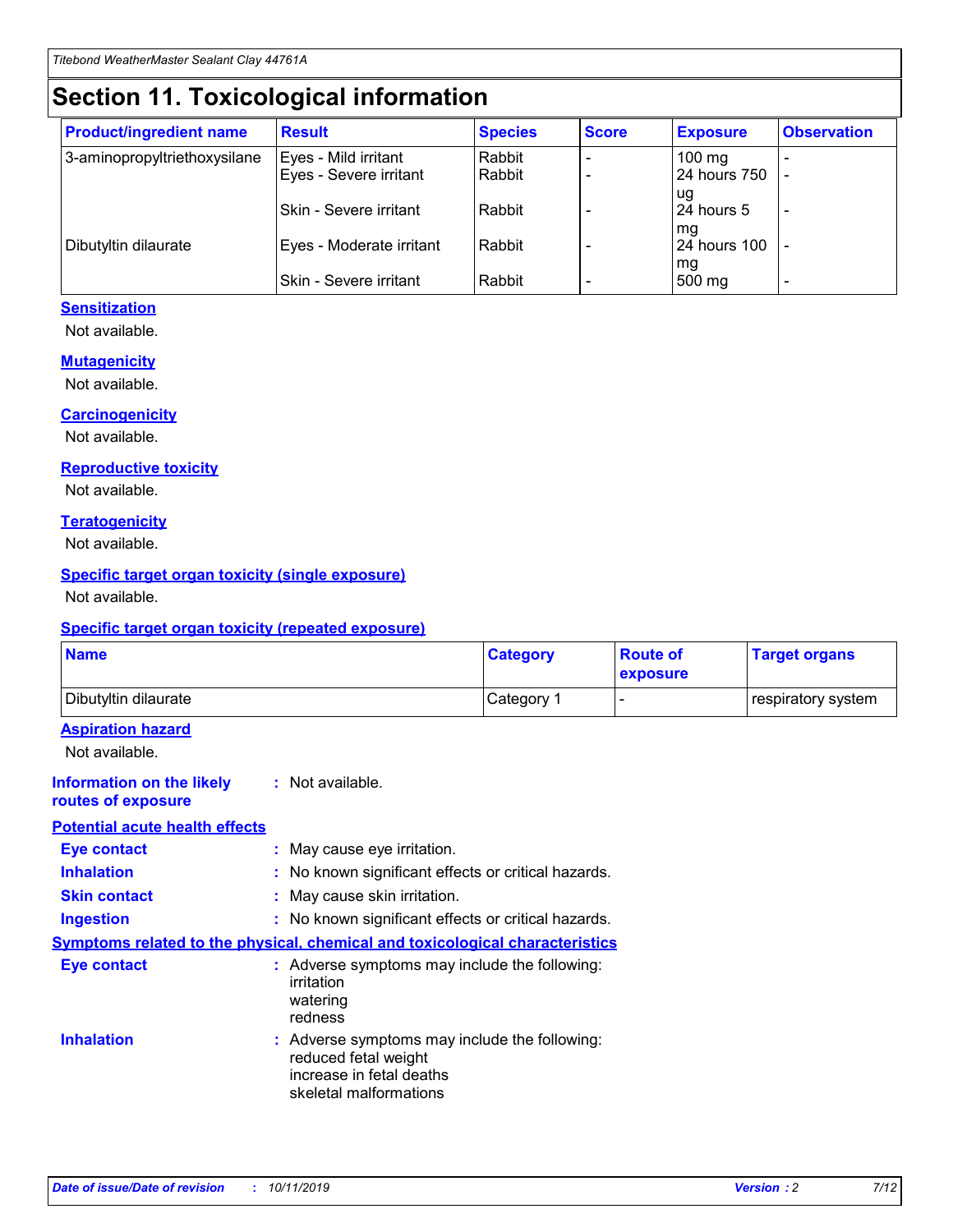# **Section 11. Toxicological information**

| <b>Skin contact</b>                     | : Adverse symptoms may include the following:<br>irritation<br>redness<br>reduced fetal weight<br>increase in fetal deaths<br>skeletal malformations |
|-----------------------------------------|------------------------------------------------------------------------------------------------------------------------------------------------------|
| <b>Ingestion</b>                        | : Adverse symptoms may include the following:<br>reduced fetal weight<br>increase in fetal deaths<br>skeletal malformations                          |
|                                         | Delayed and immediate effects and also chronic effects from short and long term exposure                                                             |
| <b>Short term exposure</b>              |                                                                                                                                                      |
| <b>Potential immediate</b><br>effects   | : Not available.                                                                                                                                     |
| <b>Potential delayed effects</b>        | : Not available.                                                                                                                                     |
| <b>Long term exposure</b>               |                                                                                                                                                      |
| <b>Potential immediate</b><br>effects   | : Not available.                                                                                                                                     |
| <b>Potential delayed effects</b>        | : Not available.                                                                                                                                     |
| <b>Potential chronic health effects</b> |                                                                                                                                                      |
| Not available.                          |                                                                                                                                                      |
| <b>General</b>                          | : Once sensitized, a severe allergic reaction may occur when subsequently exposed to<br>very low levels.                                             |
| <b>Carcinogenicity</b>                  | : No known significant effects or critical hazards.                                                                                                  |
| <b>Mutagenicity</b>                     | No known significant effects or critical hazards.                                                                                                    |
| <b>Teratogenicity</b>                   | May damage the unborn child.                                                                                                                         |
| <b>Developmental effects</b>            | : No known significant effects or critical hazards.                                                                                                  |
| <b>Fertility effects</b>                | : May damage fertility.                                                                                                                              |
| <b>Numerical measures of toxicity</b>   |                                                                                                                                                      |
| <b>Acute toxicity estimates</b>         |                                                                                                                                                      |
| .                                       |                                                                                                                                                      |

Not available.

## **Section 12. Ecological information**

#### **Toxicity**

| <b>Product/ingredient name</b> | <b>Result</b>                     | <b>Species</b>                            | <b>Exposure</b> |
|--------------------------------|-----------------------------------|-------------------------------------------|-----------------|
| Dibutyltin dilaurate           | Chronic EC10 > 2 mg/l Fresh water | Algae - Scenedesmus<br><b>Subspicatus</b> | l 96 hours      |

#### **Persistence and degradability**

| <b>Product/ingredient name</b> | Test                                                                           | <b>Result</b>  |                   | <b>Dose</b> | <b>Inoculum</b>         |
|--------------------------------|--------------------------------------------------------------------------------|----------------|-------------------|-------------|-------------------------|
| Dibutyltin dilaurate           | OECD 301F<br>Ready<br>Biodegradability -<br>Manometric<br>Respirometry<br>Test | 23 % - 28 days |                   |             |                         |
| <b>Product/ingredient name</b> | <b>Aquatic half-life</b>                                                       |                | <b>Photolysis</b> |             | <b>Biodegradability</b> |
| Dibutyltin dilaurate           |                                                                                |                |                   |             | Inherent                |

#### **Bioaccumulative potential**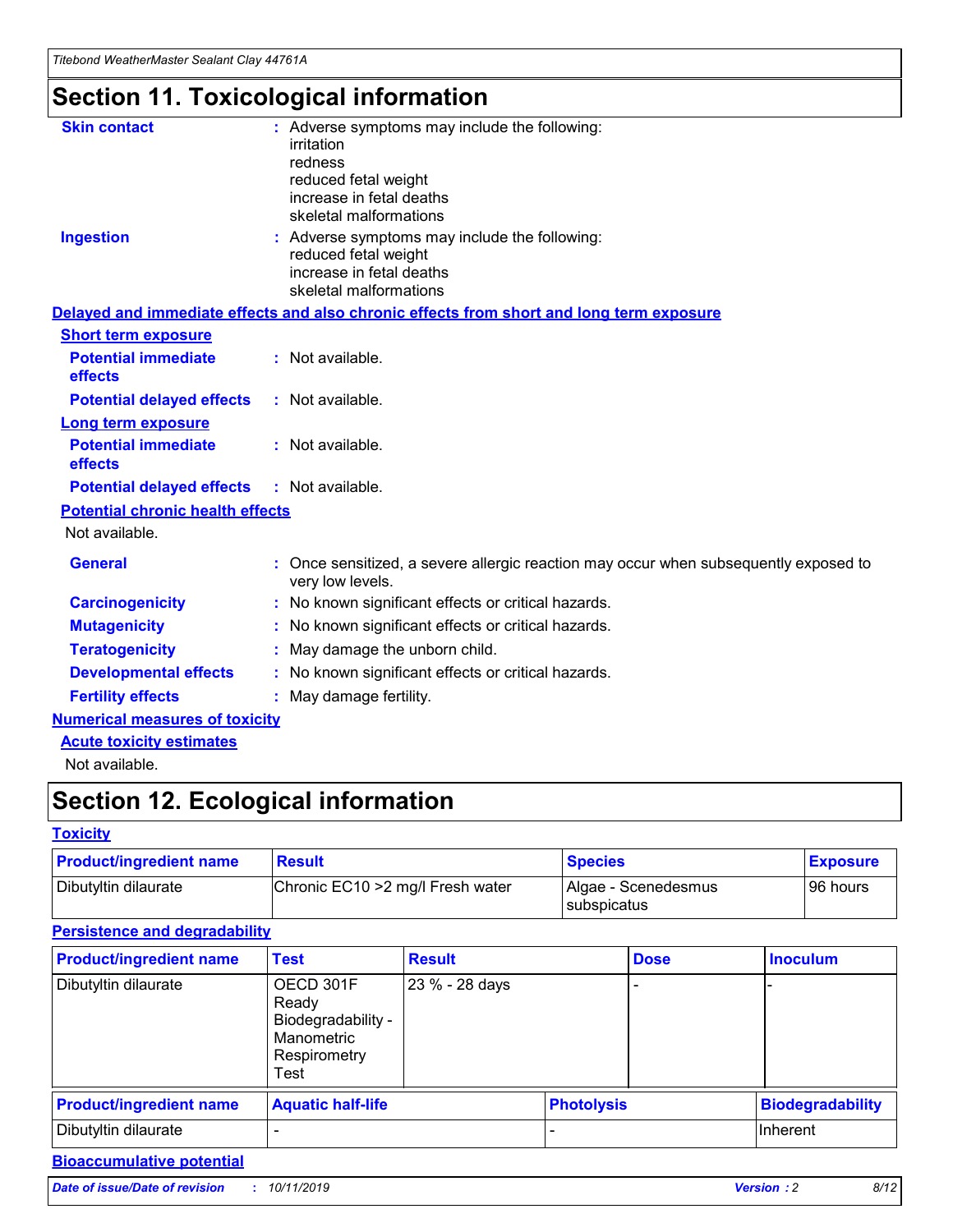## **Section 12. Ecological information**

| <b>Product/ingredient name</b>                       | ∣LoqP <sub>ow</sub> | <b>BCF</b>  | <b>Potential</b> |
|------------------------------------------------------|---------------------|-------------|------------------|
| 3-aminopropyltriethoxysilane<br>Dibutyltin dilaurate | 4.44                | 3.4<br>2.91 | low<br>low       |

#### **Mobility in soil**

| <i></i>                                                       |                                                     |
|---------------------------------------------------------------|-----------------------------------------------------|
| <b>Soil/water partition</b><br>coefficient (K <sub>oc</sub> ) | : Not available.                                    |
| <b>Other adverse effects</b>                                  | : No known significant effects or critical hazards. |

### **Section 13. Disposal considerations**

**Disposal methods :**

The generation of waste should be avoided or minimized wherever possible. Disposal of this product, solutions and any by-products should at all times comply with the requirements of environmental protection and waste disposal legislation and any regional local authority requirements. Dispose of surplus and non-recyclable products via a licensed waste disposal contractor. Waste should not be disposed of untreated to the sewer unless fully compliant with the requirements of all authorities with jurisdiction. Waste packaging should be recycled. Incineration or landfill should only be considered when recycling is not feasible. This material and its container must be disposed of in a safe way. Care should be taken when handling emptied containers that have not been cleaned or rinsed out. Empty containers or liners may retain some product residues. Avoid dispersal of spilled material and runoff and contact with soil, waterways, drains and sewers.

## **Section 14. Transport information**

|                                      | <b>DOT</b><br><b>Classification</b> | <b>TDG</b><br><b>Classification</b> | <b>Mexico</b><br><b>Classification</b> | <b>ADR/RID</b>           | <b>IMDG</b>              | <b>IATA</b>              |
|--------------------------------------|-------------------------------------|-------------------------------------|----------------------------------------|--------------------------|--------------------------|--------------------------|
| <b>UN number</b>                     | Not regulated.                      | Not regulated.                      | Not regulated.                         | Not regulated.           | Not regulated.           | Not regulated.           |
| <b>UN proper</b><br>shipping name    | $\qquad \qquad \blacksquare$        |                                     |                                        |                          |                          |                          |
| <b>Transport</b><br>hazard class(es) | $\blacksquare$                      | $\blacksquare$                      | $\blacksquare$                         | $\overline{\phantom{a}}$ | $\blacksquare$           | $\blacksquare$           |
| <b>Packing group</b>                 | $\overline{\phantom{a}}$            | $\overline{\phantom{0}}$            | $\qquad \qquad \blacksquare$           | -                        | $\overline{\phantom{0}}$ | $\overline{\phantom{a}}$ |
| <b>Environmental</b><br>hazards      | No.                                 | No.                                 | No.                                    | No.                      | No.                      | No.                      |

## **Section 15. Regulatory information**

#### **U.S. Federal regulations**

#### **SARA 302/304**

#### **Composition/information on ingredients**

No products were found.

**SARA 304 RQ :** Not applicable.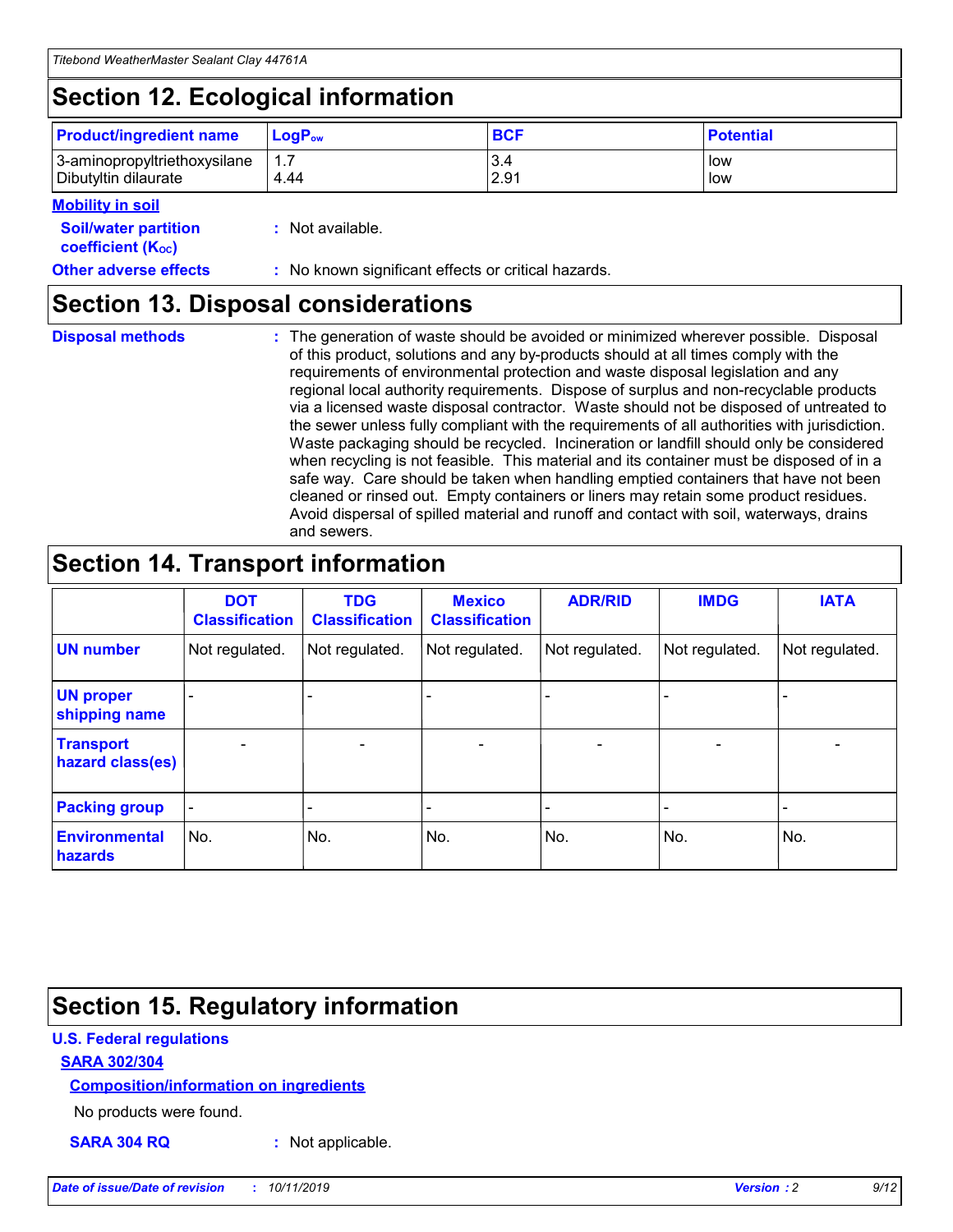### **Section 15. Regulatory information**

#### **SARA 311/312**

**Classification :** EYE IRRITATION - Category 2B SKIN SENSITIZATION - Category 1 TOXIC TO REPRODUCTION (Fertility) - Category 1B TOXIC TO REPRODUCTION (Unborn child) - Category 1B

#### **Composition/information on ingredients**

| <b>Name</b>                  | $\frac{9}{6}$ | <b>Classification</b>                                                                                            |
|------------------------------|---------------|------------------------------------------------------------------------------------------------------------------|
| 3-aminopropyltriethoxysilane | $\leq$ 3      | <b>FLAMMABLE LIQUIDS - Category 4</b><br><b>ACUTE TOXICITY (oral) - Category 4</b>                               |
|                              |               | SKIN IRRITATION - Category 2<br>EYE IRRITATION - Category 2A                                                     |
| Dibutyltin dilaurate         | ≤0.3          | ACUTE TOXICITY (oral) - Category 3<br>SKIN CORROSION - Category 1C                                               |
|                              |               | SERIOUS EYE DAMAGE - Category 1<br>SKIN SENSITIZATION - Category 1<br><b>GERM CELL MUTAGENICITY - Category 2</b> |
|                              |               | TOXIC TO REPRODUCTION (Fertility) - Category 1B<br>TOXIC TO REPRODUCTION (Unborn child) - Category 1B            |
|                              |               | SPECIFIC TARGET ORGAN TOXICITY (REPEATED<br>EXPOSURE) (respiratory system) - Category 1                          |

#### **State regulations**

| <b>Massachusetts</b> | : None of the components are listed. |
|----------------------|--------------------------------------|
| <b>New York</b>      | : None of the components are listed. |
| <b>New Jersey</b>    | : None of the components are listed. |
| <b>Pennsylvania</b>  | : None of the components are listed. |

#### **California Prop. 65**

**A** WARNING: This product can expose you to methanol, which is known to the State of California to cause birth defects or other reproductive harm. For more information go to www.P65Warnings.ca.gov.

| <b>Ingredient name</b> | No significant risk Maximum<br>level | acceptable dosage<br>level |
|------------------------|--------------------------------------|----------------------------|
| methanol               |                                      | Yes.                       |

#### **International regulations**

**Chemical Weapon Convention List Schedules I, II & III Chemicals** Not listed.

#### **Montreal Protocol**

Not listed.

**Stockholm Convention on Persistent Organic Pollutants**

Not listed.

### **UNECE Aarhus Protocol on POPs and Heavy Metals**

Not listed.

#### **Inventory list**

### **China :** All components are listed or exempted.

**United States TSCA 8(b) inventory :** All components are active or exempted.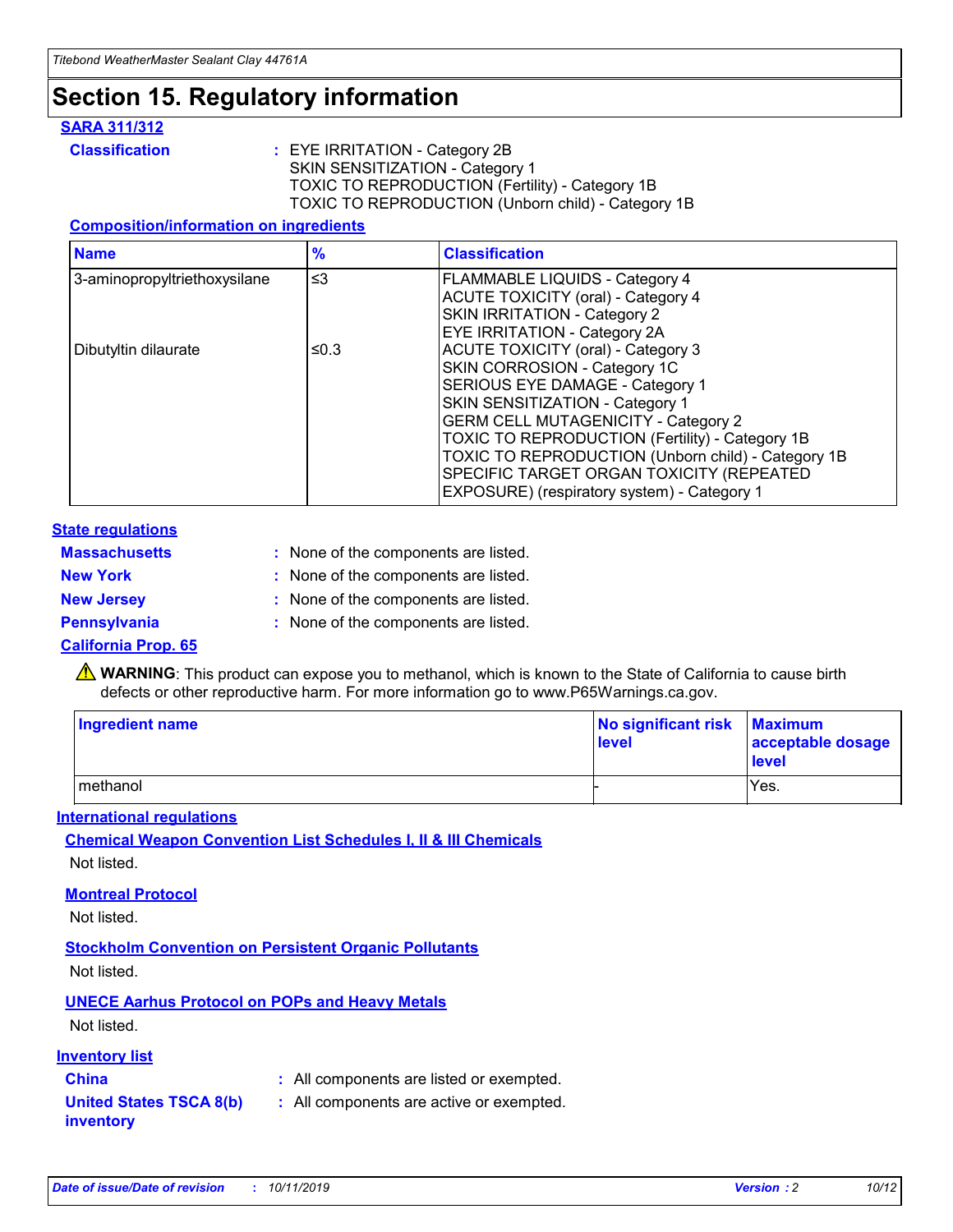## **Section 16. Other information**

**Hazardous Material Information System (U.S.A.)**



**Caution: HMIS® ratings are based on a 0-4 rating scale, with 0 representing minimal hazards or risks, and 4 representing significant hazards or risks. Although HMIS® ratings and the associated label are not required on SDSs or products leaving a facility under 29 CFR 1910.1200, the preparer may choose to provide them. HMIS® ratings are to be used with a fully implemented HMIS® program. HMIS® is a registered trademark and service mark of the American Coatings Association, Inc.**

**The customer is responsible for determining the PPE code for this material. For more information on HMIS® Personal Protective Equipment (PPE) codes, consult the HMIS® Implementation Manual.**

#### **National Fire Protection Association (U.S.A.)**



**Reprinted with permission from NFPA 704-2001, Identification of the Hazards of Materials for Emergency Response Copyright ©1997, National Fire Protection Association, Quincy, MA 02269. This reprinted material is not the complete and official position of the National Fire Protection Association, on the referenced subject which is represented only by the standard in its entirety.**

**Copyright ©2001, National Fire Protection Association, Quincy, MA 02269. This warning system is intended to be interpreted and applied only by properly trained individuals to identify fire, health and reactivity hazards of chemicals. The user is referred to certain limited number of chemicals with recommended classifications in NFPA 49 and NFPA 325, which would be used as a guideline only. Whether the chemicals are classified by NFPA or not, anyone using the 704 systems to classify chemicals does so at their own risk.**

#### **Procedure used to derive the classification**

| <b>Classification</b>                                                                                                                                                                  |                                                                                                                                                                                                                                                                   | <b>Justification</b>                                                                                                                                                                                                                                                                                       |  |
|----------------------------------------------------------------------------------------------------------------------------------------------------------------------------------------|-------------------------------------------------------------------------------------------------------------------------------------------------------------------------------------------------------------------------------------------------------------------|------------------------------------------------------------------------------------------------------------------------------------------------------------------------------------------------------------------------------------------------------------------------------------------------------------|--|
| <b>EYE IRRITATION - Category 2B</b><br>SKIN SENSITIZATION - Category 1<br><b>TOXIC TO REPRODUCTION (Fertility) - Category 1B</b><br>TOXIC TO REPRODUCTION (Unborn child) - Category 1B |                                                                                                                                                                                                                                                                   | Expert judgment<br>Expert judgment<br>Expert judgment<br>Expert judgment                                                                                                                                                                                                                                   |  |
| <b>History</b>                                                                                                                                                                         |                                                                                                                                                                                                                                                                   |                                                                                                                                                                                                                                                                                                            |  |
| <b>Date of printing</b>                                                                                                                                                                | : 4/22/2022                                                                                                                                                                                                                                                       |                                                                                                                                                                                                                                                                                                            |  |
| Date of issue/Date of<br>revision                                                                                                                                                      | : 10/11/2019                                                                                                                                                                                                                                                      |                                                                                                                                                                                                                                                                                                            |  |
| Date of previous issue                                                                                                                                                                 | : 10/16/2020                                                                                                                                                                                                                                                      |                                                                                                                                                                                                                                                                                                            |  |
| <b>Version</b>                                                                                                                                                                         | $\therefore$ 2                                                                                                                                                                                                                                                    |                                                                                                                                                                                                                                                                                                            |  |
| <b>Key to abbreviations</b>                                                                                                                                                            | $\therefore$ ATE = Acute Toxicity Estimate<br><b>BCF</b> = Bioconcentration Factor<br>IATA = International Air Transport Association<br><b>IBC</b> = Intermediate Bulk Container<br><b>IMDG = International Maritime Dangerous Goods</b><br>$UN = United Nations$ | GHS = Globally Harmonized System of Classification and Labelling of Chemicals<br>LogPow = logarithm of the octanol/water partition coefficient<br>MARPOL = International Convention for the Prevention of Pollution From Ships, 1973<br>as modified by the Protocol of 1978. ("Marpol" = marine pollution) |  |